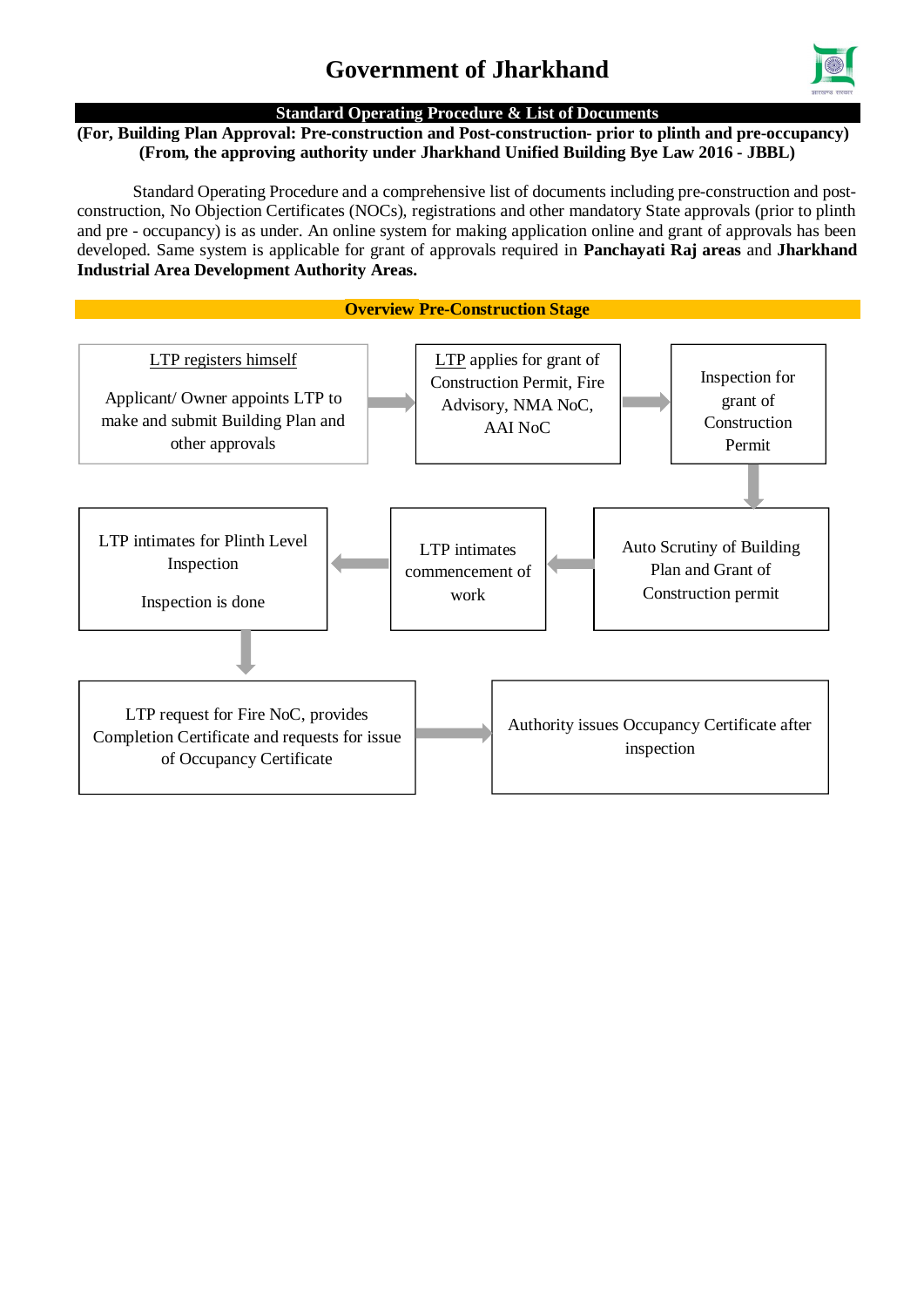

#### **Section 1: Pre-Construction Stage**

| <b>Construction Permit</b>                            |                                                                                                                                                                                                                                                                                                                                                                                                                                                                                                                                                                                                                                              |  |  |  |
|-------------------------------------------------------|----------------------------------------------------------------------------------------------------------------------------------------------------------------------------------------------------------------------------------------------------------------------------------------------------------------------------------------------------------------------------------------------------------------------------------------------------------------------------------------------------------------------------------------------------------------------------------------------------------------------------------------------|--|--|--|
| <b>Stage</b>                                          | <b>Procedure for 'Construction permit'</b>                                                                                                                                                                                                                                                                                                                                                                                                                                                                                                                                                                                                   |  |  |  |
| Primary<br>Information for<br>Applicant               | Applicant selects and an architect/ Licensed Technical Person (LTP) for making an<br>application through Building Plan Approval Management System (BPAMS) available on the<br>http://udhd.jharkhand.gov.in and through www.advantage.jharkhand.gov.in and authorize<br>the LTP to make the building plan and apply to the approving authority.                                                                                                                                                                                                                                                                                               |  |  |  |
| Making an<br>application and<br>Documents<br>required | LTP makes and application in BPAMS and submits following documents to counter clerk:<br>Owner ship documents<br><b>Building Plan</b><br>2.<br>Supervision certificate<br>3.<br>Affidavit or peaceful procession of land<br>4.<br>Structural stability certificate<br>NoC Form (in case of lease leasehold)<br>6.<br>NoC from fire authority (applied through system)<br>NoC from airport authority (applied through system as applicable)<br>8.<br>Environment clearance, as applicable<br>9.<br>10. Online payment of Fee as calculated by the system<br>11. Mutation Paper, Rent receipt, Khatiyan<br>12. Details of the proposed building |  |  |  |

#### **Process flow for Obtaining Construction Permit**

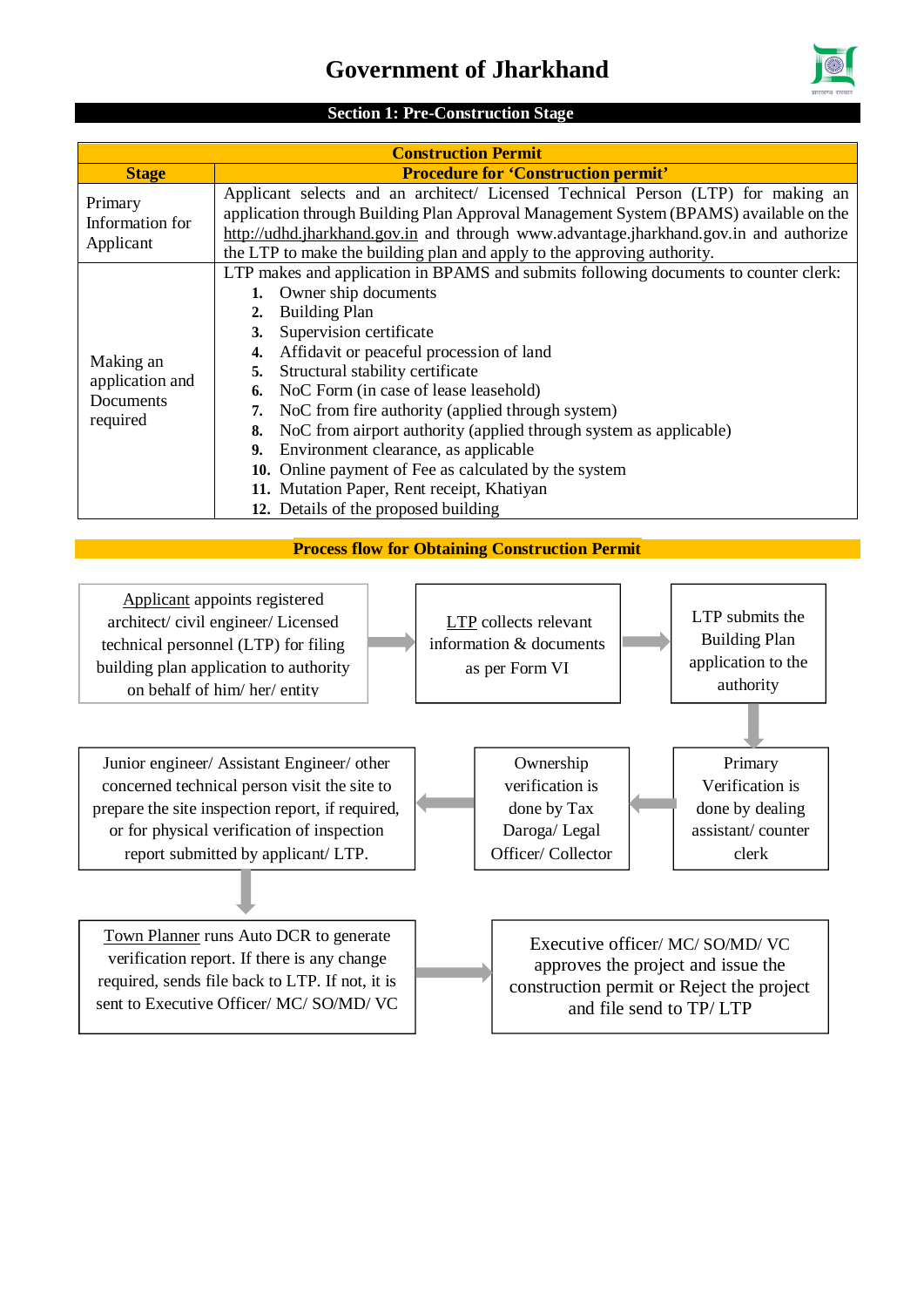

| <b>Construction Permit</b>                                                                                                                                                                                                                                                                                                                       |                                                                                                                                                                                                                                                                                                                               |             |  |  |
|--------------------------------------------------------------------------------------------------------------------------------------------------------------------------------------------------------------------------------------------------------------------------------------------------------------------------------------------------|-------------------------------------------------------------------------------------------------------------------------------------------------------------------------------------------------------------------------------------------------------------------------------------------------------------------------------|-------------|--|--|
| <b>Concerned Officer Procedure and Documents</b>                                                                                                                                                                                                                                                                                                 |                                                                                                                                                                                                                                                                                                                               |             |  |  |
| Dealing Assistant/<br><b>Counter Clerk</b>                                                                                                                                                                                                                                                                                                       | Primary verification<br>Check challan generation by the system<br>Check payment received or not via online payment system<br>2.<br>Verify documents submitted online<br>3.<br>Mention remarks, as required<br>4.                                                                                                              |             |  |  |
| <b>Ownership Verification</b><br>Check the ownership verification checklist generated by system<br>Tax daroga/collector<br>Verify documents submitted<br>2.<br>Mention remarks/ recommendation, as required<br>3.                                                                                                                                |                                                                                                                                                                                                                                                                                                                               |             |  |  |
| Site visit and fill up pre-defined check list generated by system<br>1.<br>Upload site photographs<br>Junior Engineer/<br>2.<br>Raise objection based on physical site inspection, as required<br><b>Assistant</b><br>3.<br>Send the file to town planner for processing<br>Engineer<br>4.<br>Mention remarks/ recommendation, as required<br>5. |                                                                                                                                                                                                                                                                                                                               | Max 10 days |  |  |
| Town planner (TP)                                                                                                                                                                                                                                                                                                                                | Site visit (optional)<br>Run AutoDCR to generate technical verification report on plan<br>1.<br>Send the file to LTP to rectify the proposal/ dwg file, as required<br>Send the file to Executive officer with recommendation including<br>3.<br>attachment/PDF/dwg file<br>Mention remarks/recommendation, as required<br>4. | Max 9 Days  |  |  |
| <b>Executive officer</b><br>Site visit (optional)<br>1.<br>Municipal<br>Approve the project and issue the construction permit<br>2.<br>Commissioner/SO/<br>Reject the project and file send to TP/LTP<br>3.<br><b>MDNC</b>                                                                                                                       |                                                                                                                                                                                                                                                                                                                               | Max 5 days  |  |  |

| <b>Advisory for Fire Safety (Pre Construction)</b> |                                                       |                           |  |
|----------------------------------------------------|-------------------------------------------------------|---------------------------|--|
| <b>Stage/Steps</b>                                 | <b>Documents/Information needed</b>                   | <b>Officer</b>            |  |
|                                                    |                                                       | (timelines)               |  |
| Forwarded application and Site                     | All process are mandated to online only.              |                           |  |
| Plan from BPAMS available on                       | Applicants can apply for Advisory for Fire Safety at  |                           |  |
| the http://udhd.jharkhand.gov.in                   | Pre- Construction stage of building through BPAMS     |                           |  |
| and also through                                   | through application filed by via LTP.                 |                           |  |
| www.advantage.jharkhand.gov.in                     |                                                       |                           |  |
| Criteria of building                               | Licence Technical Person (LTP) can apply for the      |                           |  |
| (Construction permit is applied                    | following category of the building as per National    |                           |  |
| and granted in only online mode.                   | Building Code (NBC) Part 4 type of building:          |                           |  |
| There is a common BPAMS for                        | Group A Residential Buildings<br>a)                   |                           |  |
| all areas in Jharkhand. Approvals                  | Group B Educational Buildings<br>b)                   |                           |  |
| of Fire Services Directorate are                   | Group C Institutional Buildings<br>$\mathbf{c})$      |                           |  |
| part of process of Construction                    | Group D Assembly Buildings<br>$\rm d$                 |                           |  |
| permit. Thus all requests are                      | <b>Group E Business Buildings</b><br>e)               |                           |  |
| received through BPAMS.)                           | <b>Group F Mercantile Buildings</b><br>f)             |                           |  |
|                                                    | Group G Industrial Buildings<br>g)                    |                           |  |
|                                                    | Group H Storage Buildings<br>h)                       |                           |  |
|                                                    | Group J Hazardous Buildings<br>$\mathbf{i}$           |                           |  |
| Application by LTP                                 | LTP applies for Advisory for Fire Safety through      |                           |  |
|                                                    | BPAMS console. Site Plan, affidavit and other details |                           |  |
|                                                    | are fetched and sent to State Fire Officer login.     |                           |  |
| Application and Site Plan                          | State fire office receives the application verifies   | <b>State Fire Officer</b> |  |
| received by State Fire Services                    | documents and information                             | $(5 \text{ days})$        |  |
| Directorate (HQ)                                   |                                                       |                           |  |
| Inspection/ Site Visit along with                  | Field Station office does the inspection and prepares | <b>Fire Station</b>       |  |
| concerned JE/ AE of authority                      | inspection report.                                    | Officer                   |  |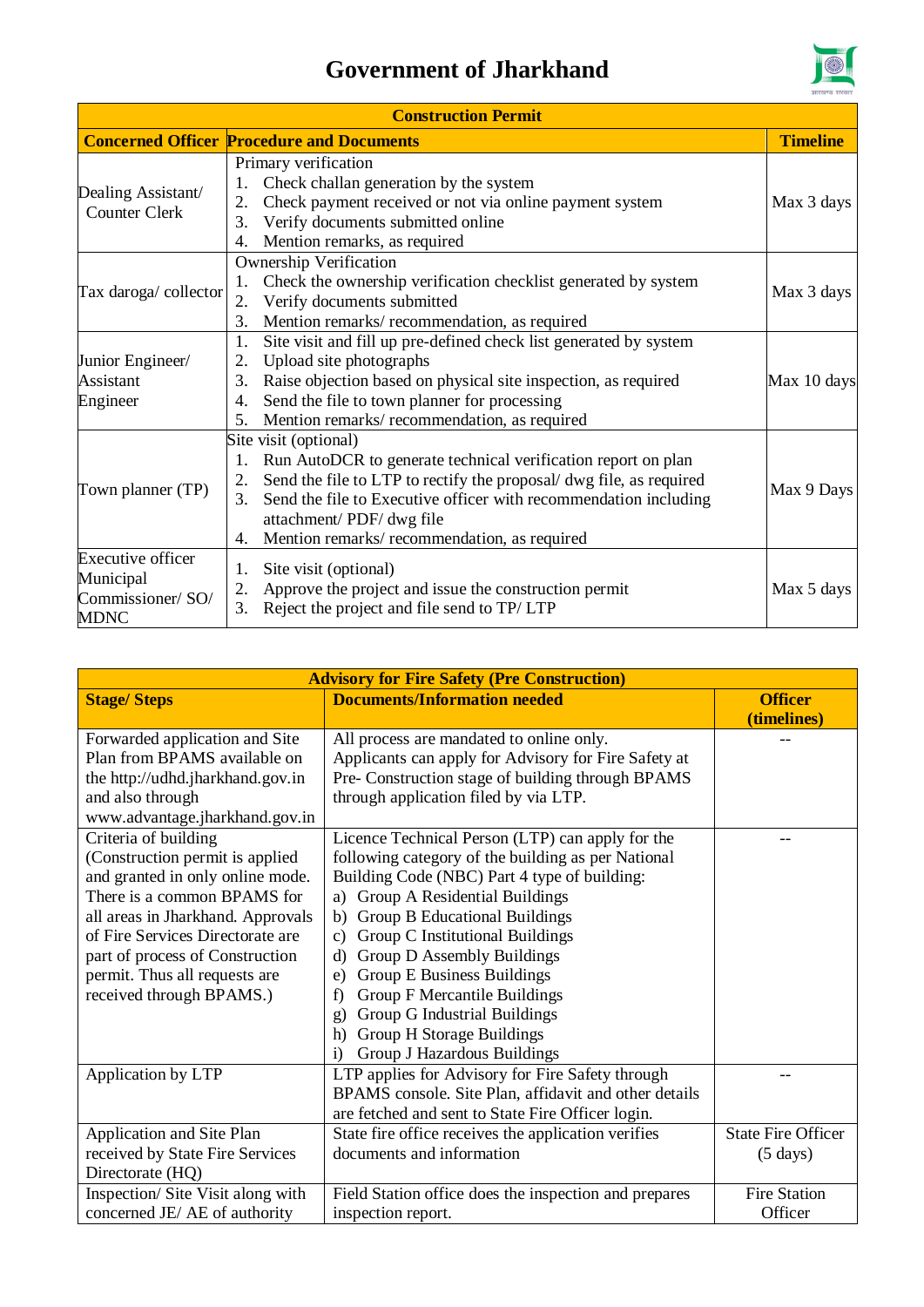

|                                   |                                                         | $(3 \text{ days})$        |
|-----------------------------------|---------------------------------------------------------|---------------------------|
| Inspection Report is submitted to | Fire Station office uploads the inspection report       | <b>Fire Station</b>       |
| HQ                                | (along with 5 site photographs) on the portal for State | Officer                   |
|                                   | fire Officer                                            | $(2 \text{ days})$        |
| Preparation of Fire safety        | State fire officer (SFO) evaluates the map and the      | <b>State Fire Officer</b> |
| <b>Advisory Report</b>            | <b>Inspection Report</b>                                | and Team                  |
|                                   | SFO prepares the 'Fire safety Advisory/                 | $(20 \text{ days})$       |
|                                   | Objection Report' and uploads the same on the           |                           |
|                                   | portal.                                                 |                           |
|                                   | Fire safety Advisory Report is received in              |                           |
|                                   | <b>BPAMS</b> login                                      |                           |

**Advisory for Fire Safety (Pre Construction) Process flow**

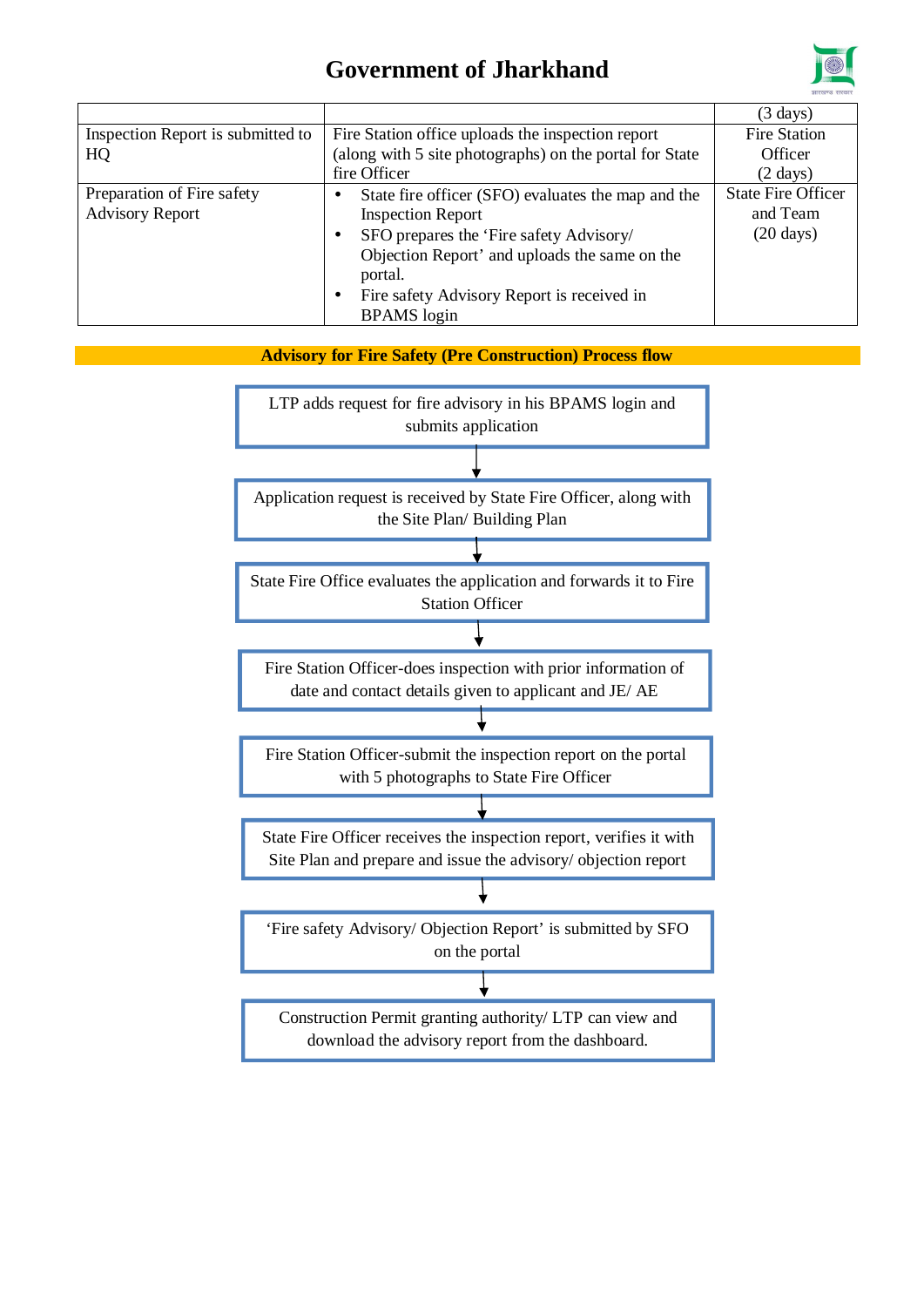

### **Section II: Post-Construction start stage**

| <b>Occupancy Certificate</b>                                                   |                                                                                                                                                                                                                                                                                                                                                                                                                                                                                                                                                                                                                                                                                                                                                                    |                                                                           |  |
|--------------------------------------------------------------------------------|--------------------------------------------------------------------------------------------------------------------------------------------------------------------------------------------------------------------------------------------------------------------------------------------------------------------------------------------------------------------------------------------------------------------------------------------------------------------------------------------------------------------------------------------------------------------------------------------------------------------------------------------------------------------------------------------------------------------------------------------------------------------|---------------------------------------------------------------------------|--|
| <b>Concerned Person/</b><br><b>Duties and Responsibility</b><br><b>Officer</b> |                                                                                                                                                                                                                                                                                                                                                                                                                                                                                                                                                                                                                                                                                                                                                                    | <b>Timeline</b>                                                           |  |
| <b>LTP</b>                                                                     | Intimation for commencement of work through the online<br>system<br>Intimation for Plinth level inspection                                                                                                                                                                                                                                                                                                                                                                                                                                                                                                                                                                                                                                                         |                                                                           |  |
| Municipal<br>Commissioner/<br>Executive Officer/<br>SO/MDNC                    | Plinth Level Inspection and submission of inspection report                                                                                                                                                                                                                                                                                                                                                                                                                                                                                                                                                                                                                                                                                                        | Within<br>7 days                                                          |  |
| LTP applies for<br>Occupancy Certificate                                       | List of enclosures required<br>Built building plan<br>Online payment of Rs. 1000/- fee<br>Approved plan and building permit approval letter as available in<br>the BPAMS<br>Certificate of installation of fire safety appliances by the<br>nominated authority/ agency wherever applicable<br>Evidence to the effect of all public utility services, and in<br>particular, drainage, water supply, and electricity have been<br>linked to the main public utility system<br>A certificate obtained from concern structural Engineer certifying<br>the structural safety and stability of the building<br>Completion certificate from concern architect that the building<br>has been constructed as per the provision of these bye-laws and<br>approved Site Plan |                                                                           |  |
| Municipal<br>Commissioner/<br>Executive Officer/<br>SO/MDNC                    | Occupancy Certificate                                                                                                                                                                                                                                                                                                                                                                                                                                                                                                                                                                                                                                                                                                                                              | 8 days (7 days<br>Inspection and 1<br>day for issuing<br>the certificate) |  |

| <b>Fire NoC Safety</b>                                    |                                                             |                             |  |  |
|-----------------------------------------------------------|-------------------------------------------------------------|-----------------------------|--|--|
| <b>Documents/Information needed</b><br><b>Stage/Steps</b> |                                                             | <b>Officer (timelines)</b>  |  |  |
| Application by LTP                                        | LTP applies along with Affidavit for Fire NoC               |                             |  |  |
| (Application                                              | through BPAMS console. Building Map and                     |                             |  |  |
|                                                           | other details are fetched and sent to State Fire            |                             |  |  |
|                                                           | Officer login.                                              |                             |  |  |
| Application received by State Fire                        | State fire office receives the application verifies         | <b>State Fire Officer</b>   |  |  |
| Service Directorate HQ                                    | documents and information and forward it to Fire            | $(5 \text{ days})$          |  |  |
|                                                           | <b>Station Officer</b>                                      |                             |  |  |
| Inspection/Site Visit along with                          | Fire Station office does the inspection and                 | <b>Fire Station Officer</b> |  |  |
| concerned JE/ AE of authority                             | prepares inspection report.                                 | $(3 \text{ days})$          |  |  |
| Inspection Report is submitted to                         | Fire Station office uploads the inspection report           | <b>Fire Station Officer</b> |  |  |
| HQ                                                        | (along with 5 site photographs) on the portal for           | $(2 \text{ days})$          |  |  |
|                                                           | <b>State fire Officer</b>                                   |                             |  |  |
| Preparation of Fire NoC                                   | State fire office evaluates/verifies the<br>$\blacksquare$  | <b>State Fire Officer</b>   |  |  |
|                                                           | inspection report and prepares the 'Fire NoC/               | $(20 \text{ days})$         |  |  |
|                                                           | Objection Report'                                           |                             |  |  |
|                                                           | State Fire Office issue the Fire NoC/<br>$\blacksquare$     |                             |  |  |
|                                                           | Objection report and uploads it on the portal               |                             |  |  |
|                                                           | Fire NoC/ Objection Report is received in<br>$\blacksquare$ |                             |  |  |
|                                                           | <b>BPAMS</b> login                                          |                             |  |  |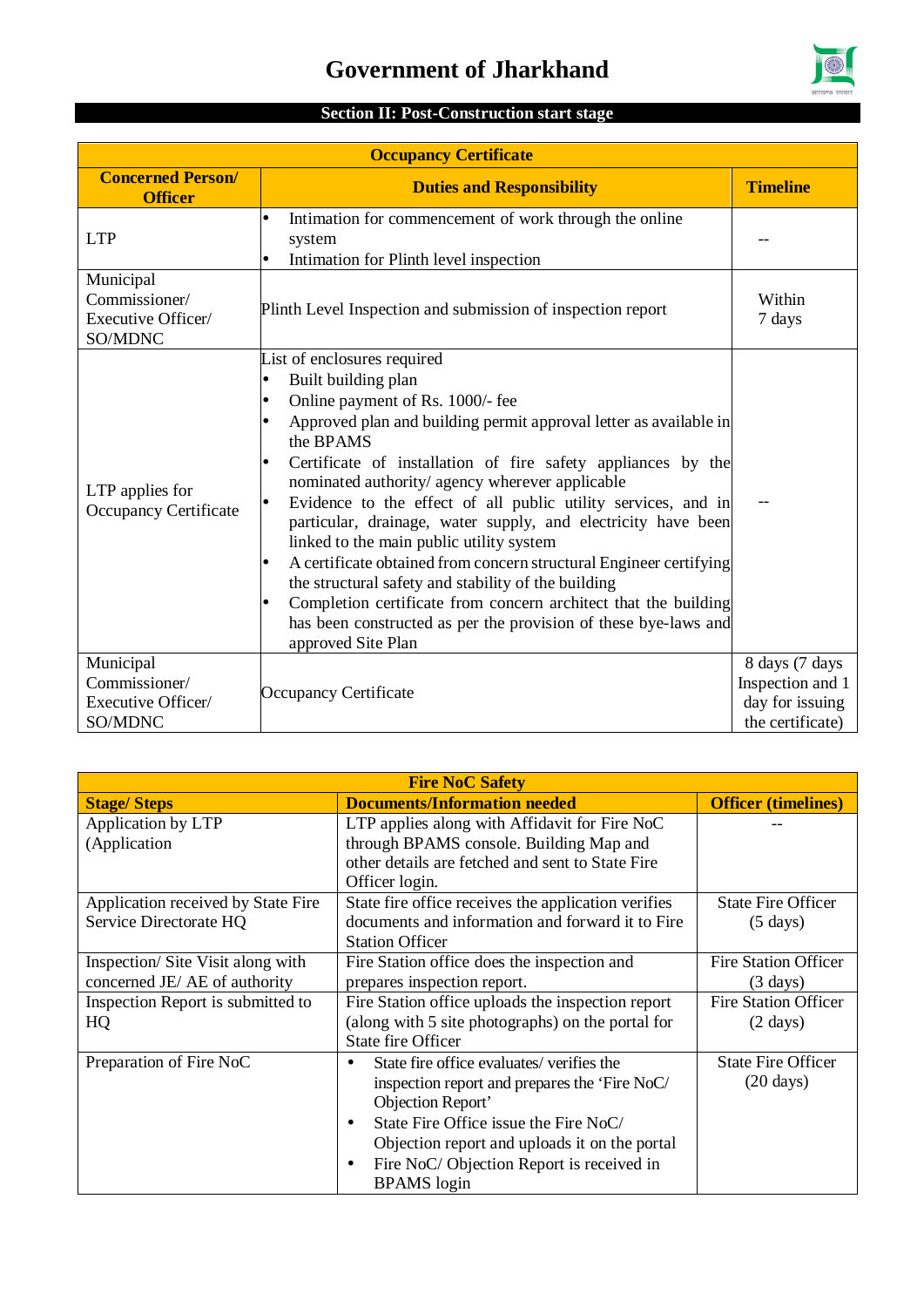#### **Advisory for Fire Safety (Pre Construction) Process flow**



#### **Inspection Procedure for Obtaining Occupancy Certificate**

After availing the construction permit, construction should be completed within 3 years form the date such permission if built up area less than 10,000 sq m and 5 years if built up area more than 10,000 sq m.

Inspection category

/

There are 4 categories inspections have been mentioned in JBBL 2016. These 4 categories inspections have been linked to risk categories of building. The following table has exhibited the relationship between inspection category and risk category of building.

| Name of Inspection | <b>Risk Category of Building</b> |           |           |                         |
|--------------------|----------------------------------|-----------|-----------|-------------------------|
|                    | Low                              | Medium    | High      | <b>Inspection Check</b> |
|                    |                                  |           |           | list                    |
| Inspection         | Mandatory                        | Mandatory | Mandatory | $Annexure - V$          |
| <b>Third Party</b> | Optional                         | Mandatory | Mandatory | Annexure – IX, $X$      |
| inspection cum     |                                  |           |           |                         |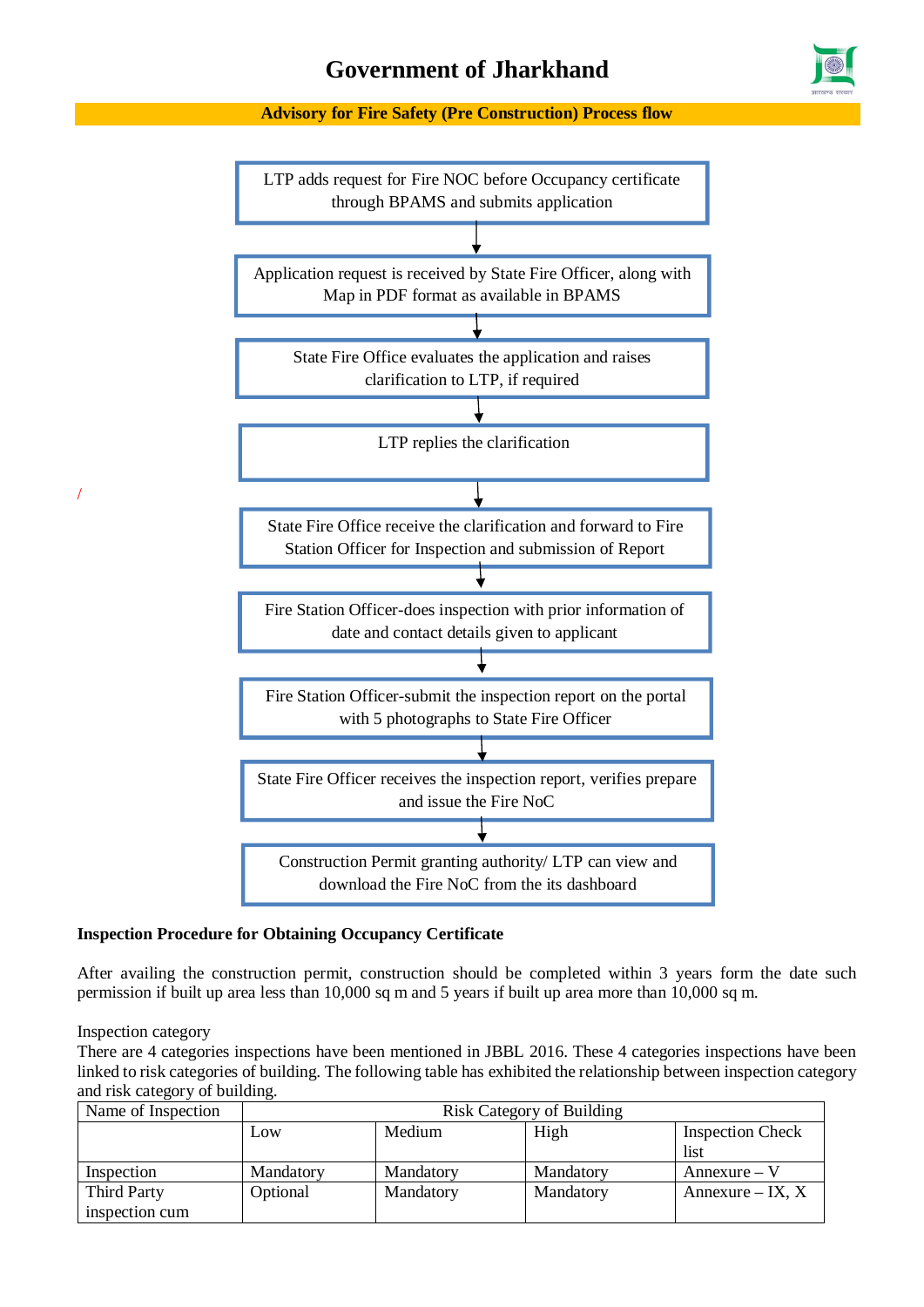

| certification       |          |           |                  |            |
|---------------------|----------|-----------|------------------|------------|
| Joint Inspection    | Jpt1onal | Mandatory | Mandatory        | $- -$      |
| Surprise Inspection | $- -$    | Jptional  | <b>D</b> otional | Annexure - |

As per above table, inspection is compulsory for all categories of building. Joint inspection and third party inspection cum certification are mandatory to medium and high risk category of building. Surprise inspection is based on complaint received and observation by concerned authority.

#### **Periodic report of Construction**

In case of high rise building the builder/ owner/ applicant shall submit a periodic progress report after plinth level and each roof slab casting in Form XI to authority.

#### **Third Party Inspection and Certification**

The accredited architects/ engineers shall be authorized to do inspection as third party inspection of any building under construction or completed. The concerned accredited architects / engineers shall not be anyway associated to the project concerned. They shall issue certificate regarding construction quality/structural safety norms as well as construction is going on or completed as per sanctioned drawings. The checklist used by third party accredited architect/ civil engineer for structural safety has been provided in Annexure – IX. The checklist for construction quality inspection has been given in Annexure  $- X$ .

#### **Joint Inspection**

Joint inspection will be done by concerned ULB's Authority, Fire Service Department, Airport Authority and Environment authority as and when required. Applicant applies for individual NOC to respective department for availing NOC / relevant authority to carry out joint inspection. The authority will intimate date and tine inform the same to applicant to present at site on specified date and time. A team of authority shall jointly come and inspect and issue NOC certificates to applicant after inspection.

#### **Surprise inspection**

Surprise inspection on the basic of complaint or otherwise only be done by the prior permission of EO/ Special Officer/MC/MD/VC of ULBs/Authorities

#### **Inspection after construction**

The applicant will submit the notice of completion to the Authority that the building has been completed in all respects as per the approved plan and provision of the Byelaws. The said notice shall be accompanied by the following documents:

- Built building plan L.
- Online payment of Rs. 1000/- fee t.
- Approved plan and building permit approval letter as available in the BPAMS  $\blacksquare$
- Certificate of installation of fire safety appliances by the nominated authority/ agency wherever applicable
- Evidence to the effect of all public utility services, and in particular, drainage, water supply, and electricity have been linked to the main public utility system
- A certificate obtained from concern structural Engineer certifying the structural safety and stability of the building
- Completion certificate from concern architect that the building has been constructed as per the provision of these bye-laws and approved Site Plan. The deviations, if any, shall also be brought to the notice of the Authority.

Team for Joint Inspection shall visit the site after receiving of Completion Certificate in proper manner and occupancy certificate shall be issued after inspection. The team will verify the following facts mentioned in occupancy checklist (Annexure - XI) along with construction quality checklist / testing (Annexure – X).

Grade A Accredited architect may also issue occupancy certificate after being fully satisfied regarding compliance of all provisions of Building Bye-law and others related acts.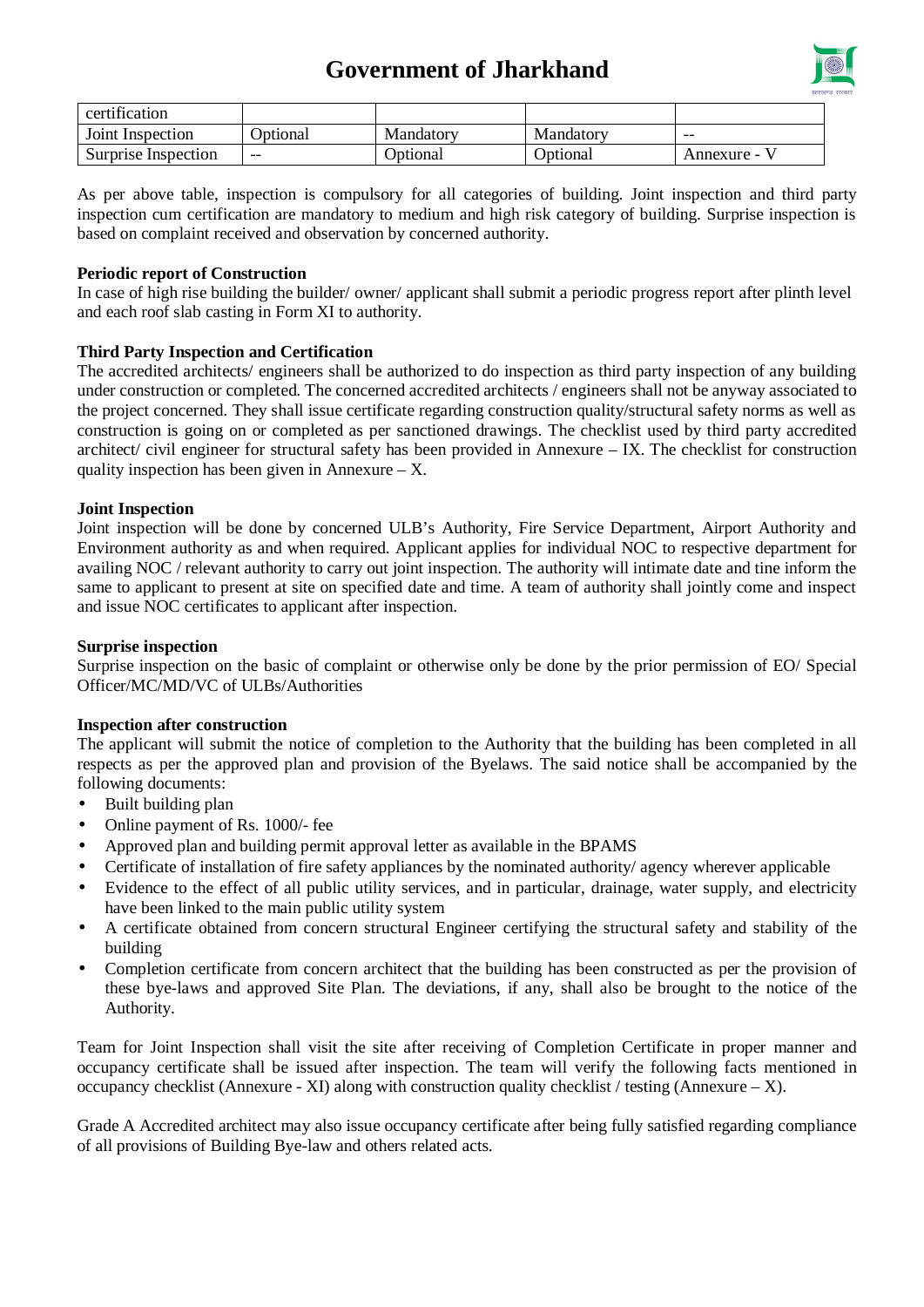